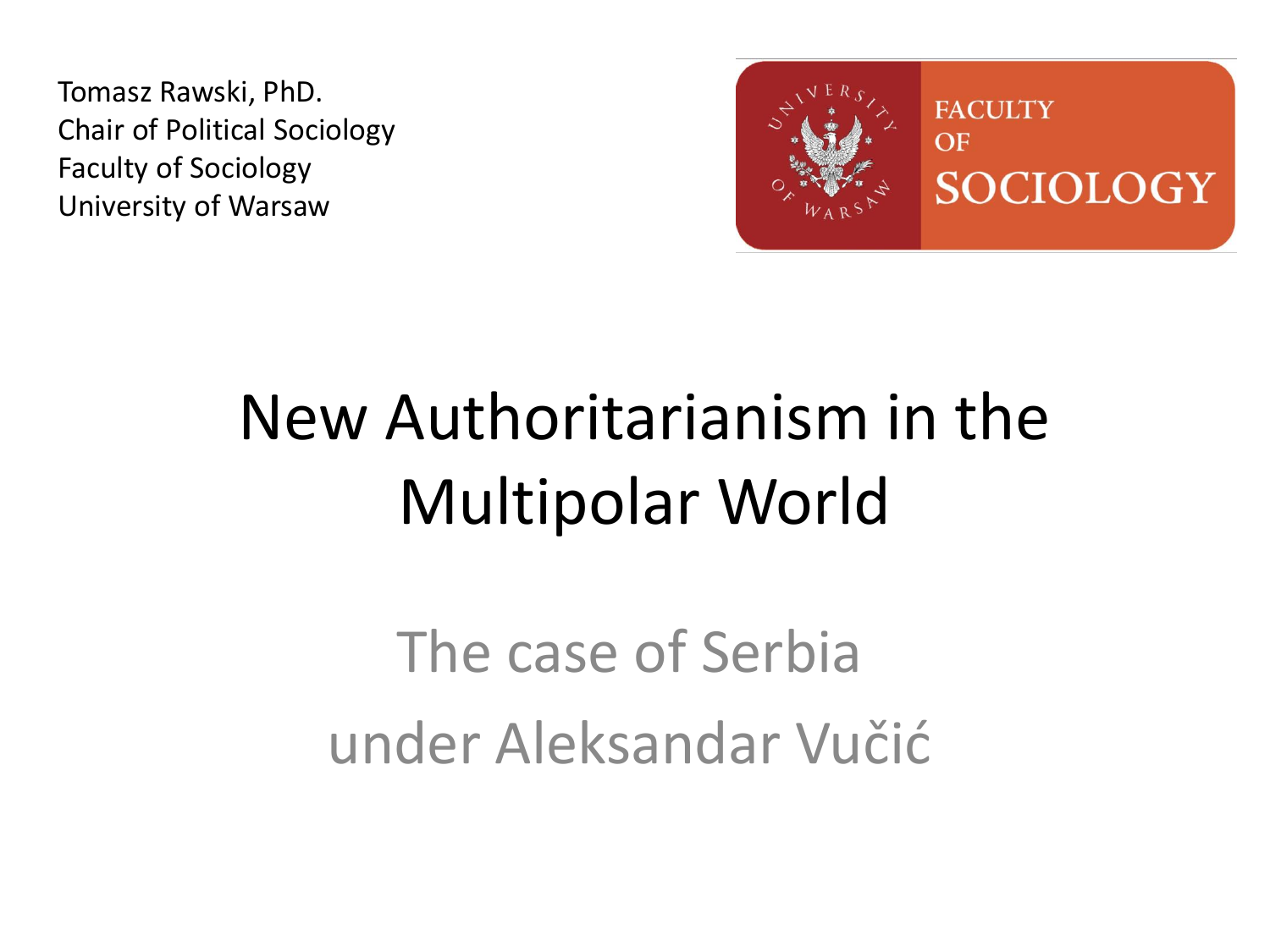# Serbia: decline of democracy 1



Source: Smeltzer & Buyon (2022: 2), *Nations in Transit* 



Source: Csaky (2021: 2), *Nations in Transit*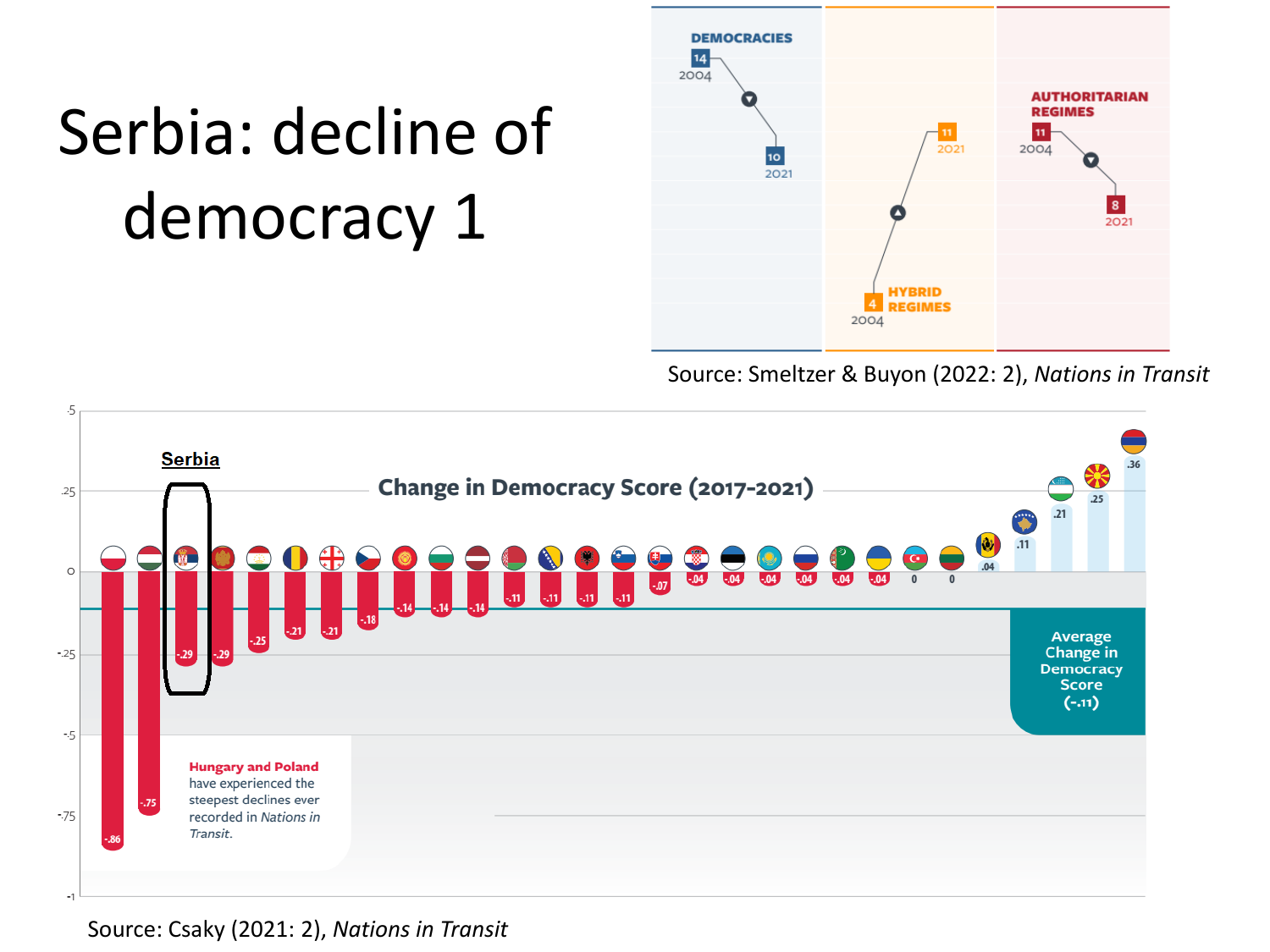## Serbia: decline of democracy 2



Source: Csaky (2020: 3), *Nations in Transit*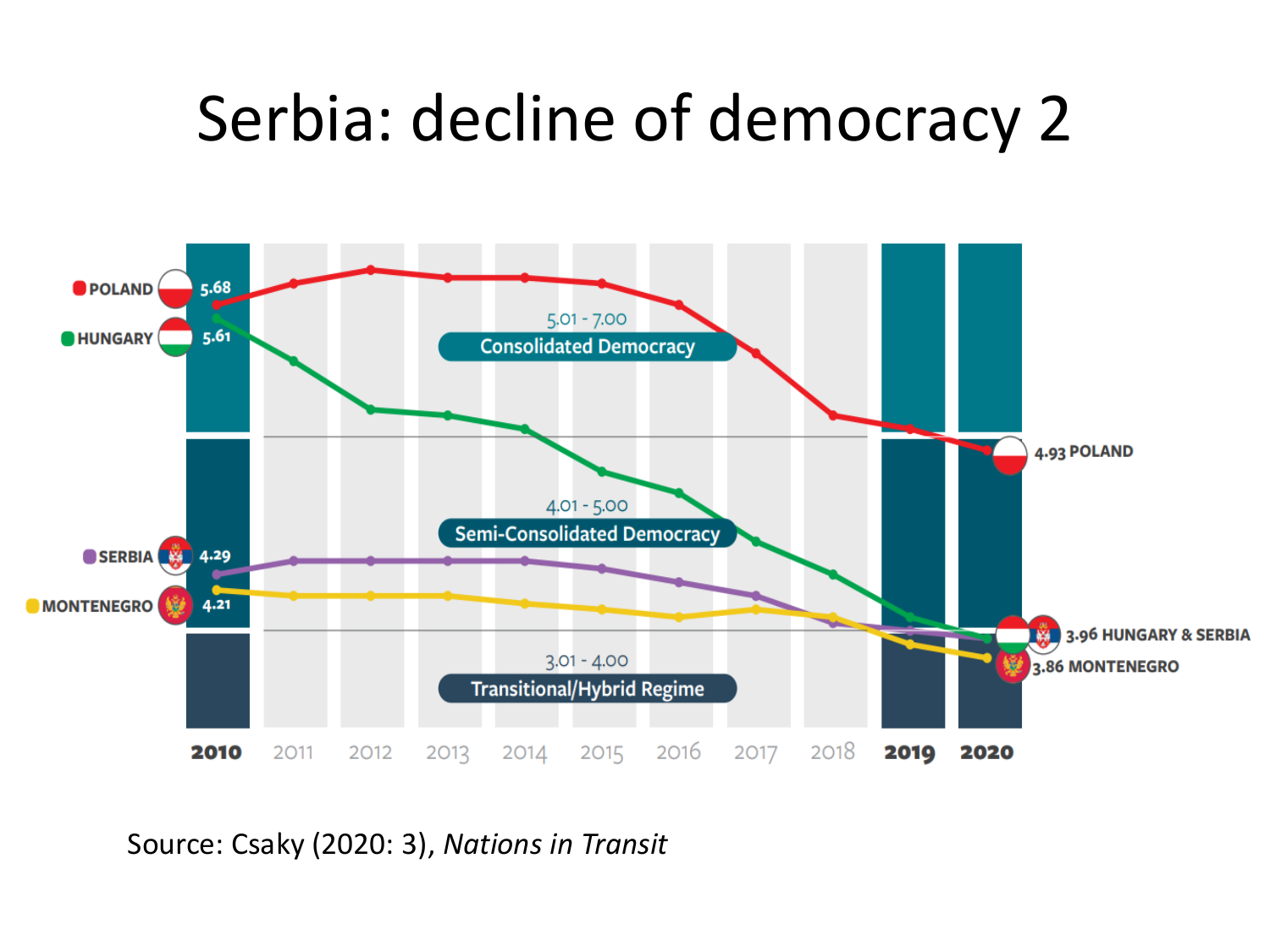### Serbia in the multipolar world

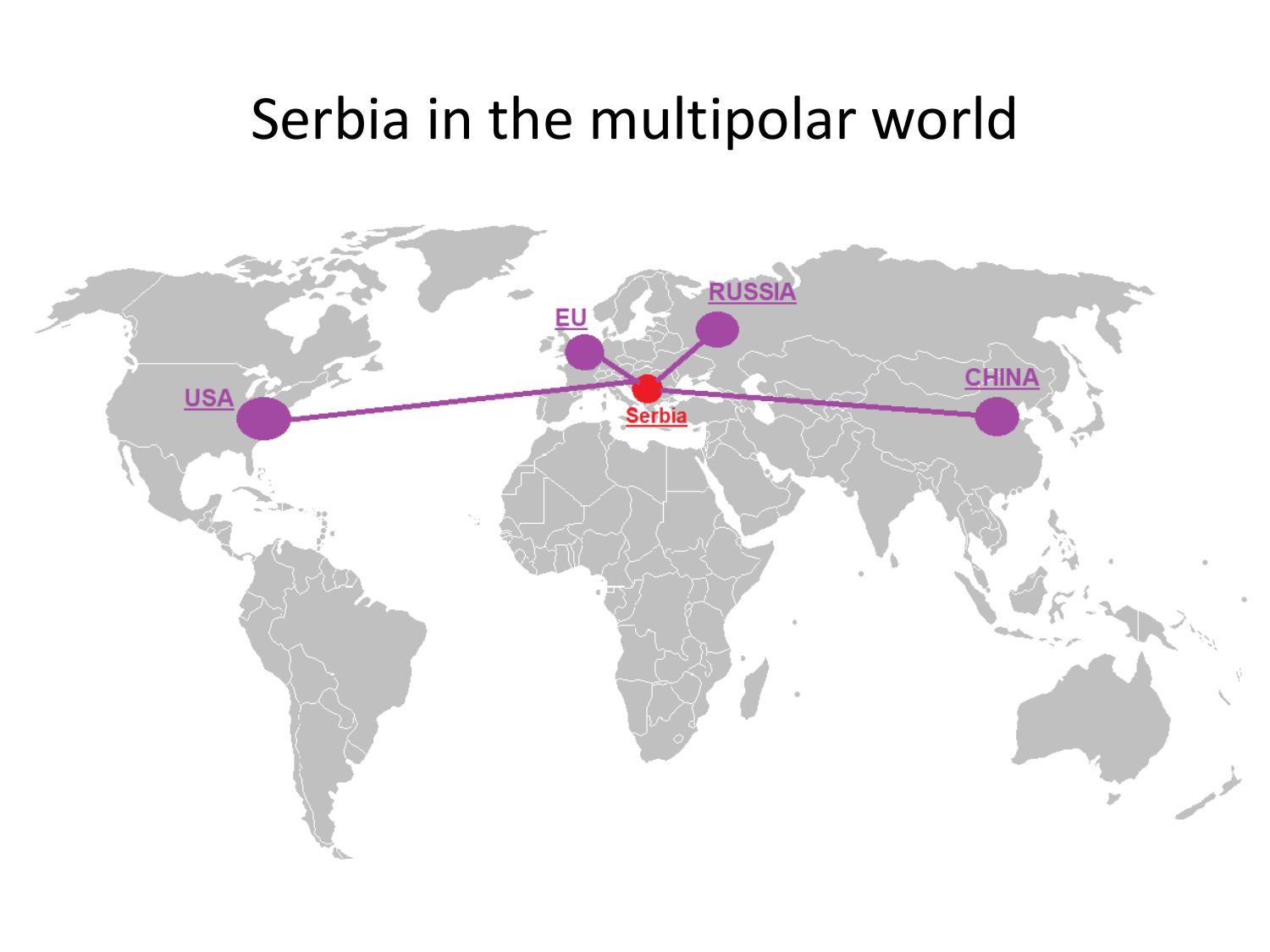#### Economy of Serbia: Foreign Direct Investments



**FDI**

1,90%

8%

 $\blacksquare$  EU

**Russia** 

 $\blacksquare$  China

 $\blacksquare$  USA

 $\blacksquare$  Other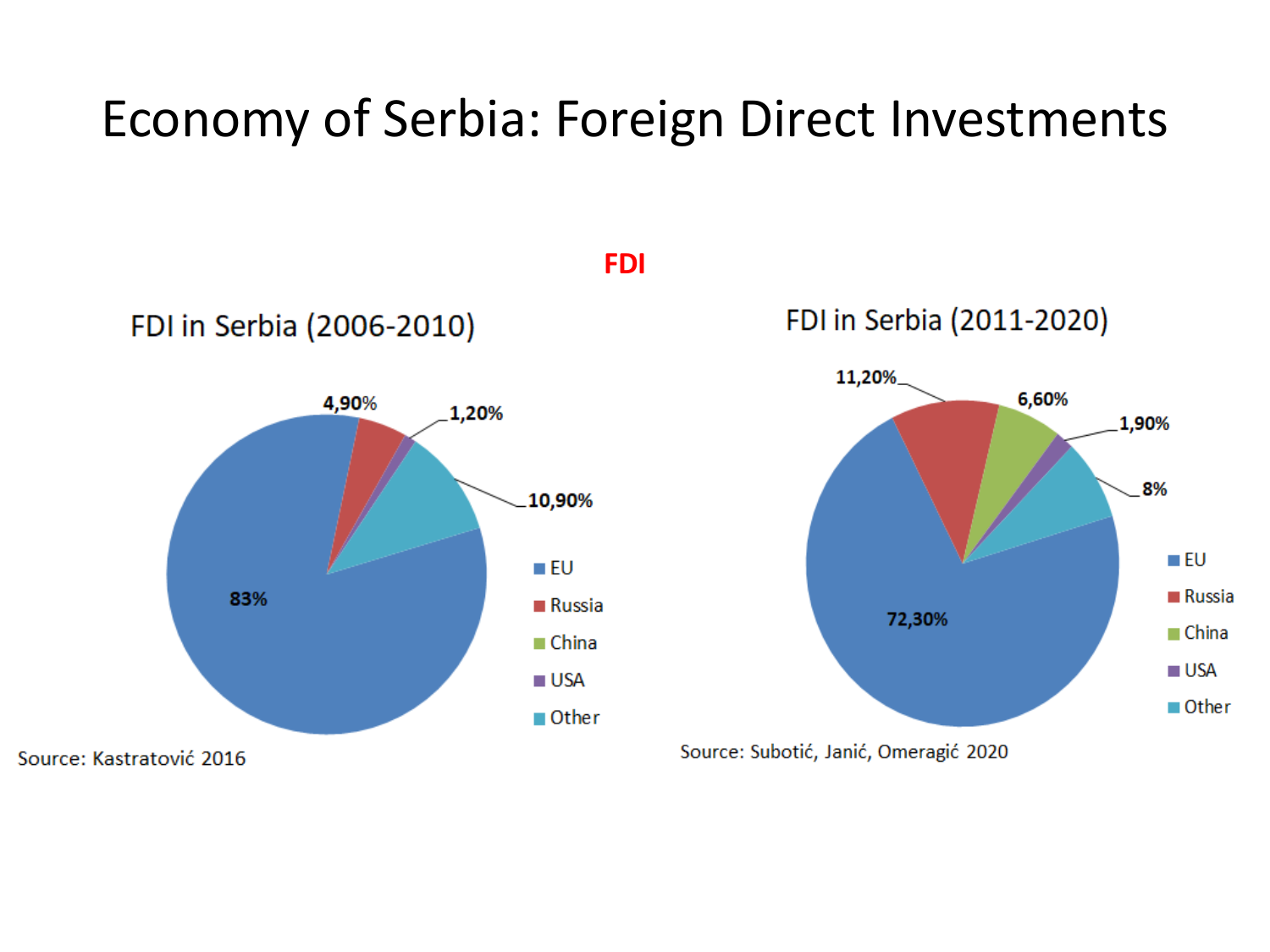#### Economy of Serbia: Imports of goods

**by partners**

Imports by partner as % of total imports, Imports by partner as % of total imports, 2006-2010 2012-2021



Source: Own calculations based on WorldBank (2006-2016), Eurostat (2022)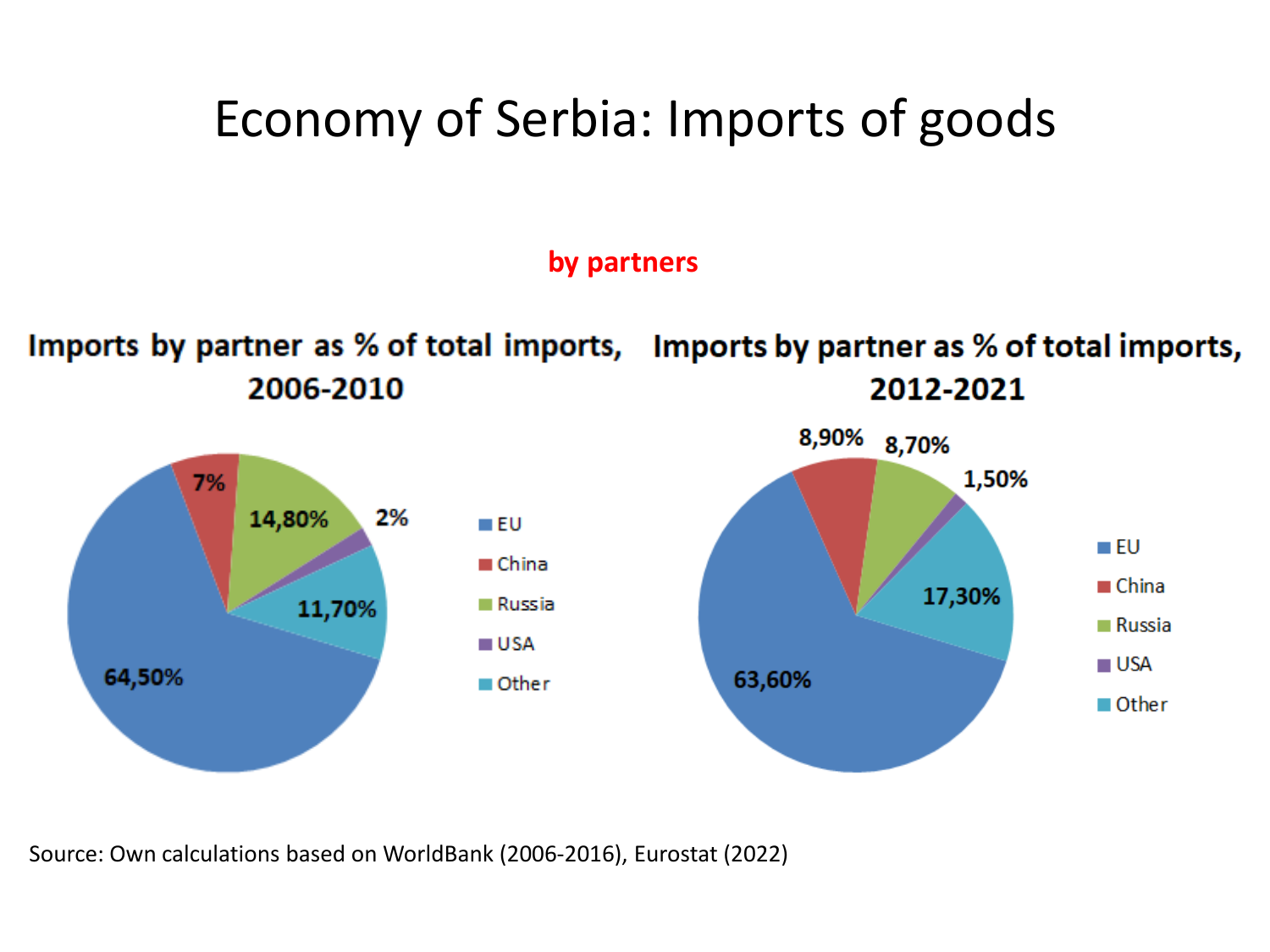### Economy of Serbia: Exports of goods

**by partners**

#### Exports by partner as % of total exports, 2006-2010



#### Exports by partner as % of total exports, 2012-2021



Source: Own calculations based on WorldBank (2006-2016), Eurostat (2022)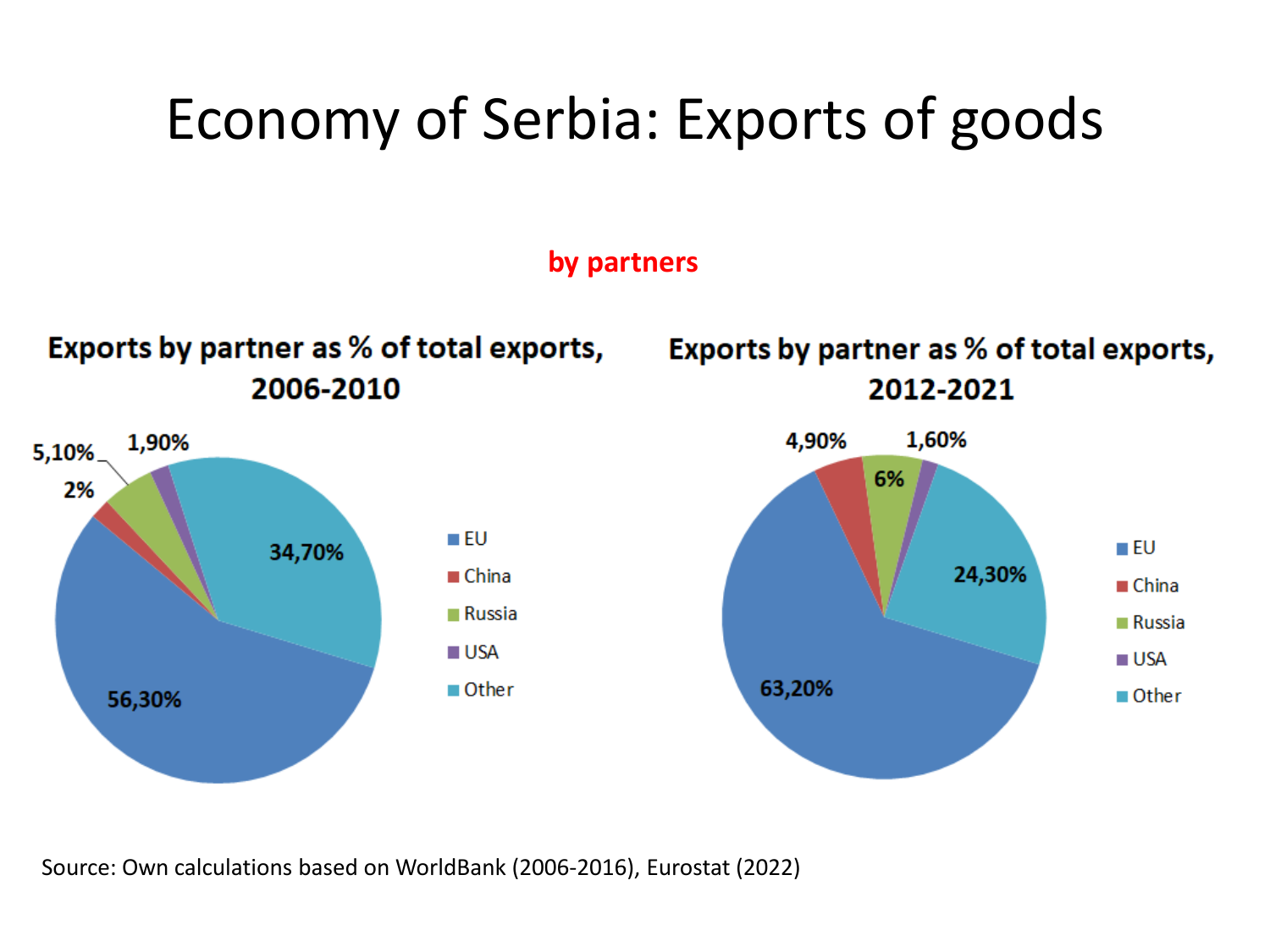## Economy of Serbia: Electricity



Source: Our World in Data based on BP Statistical Review of World Energy & Ember

OurWorldInData.org/energy . CC BY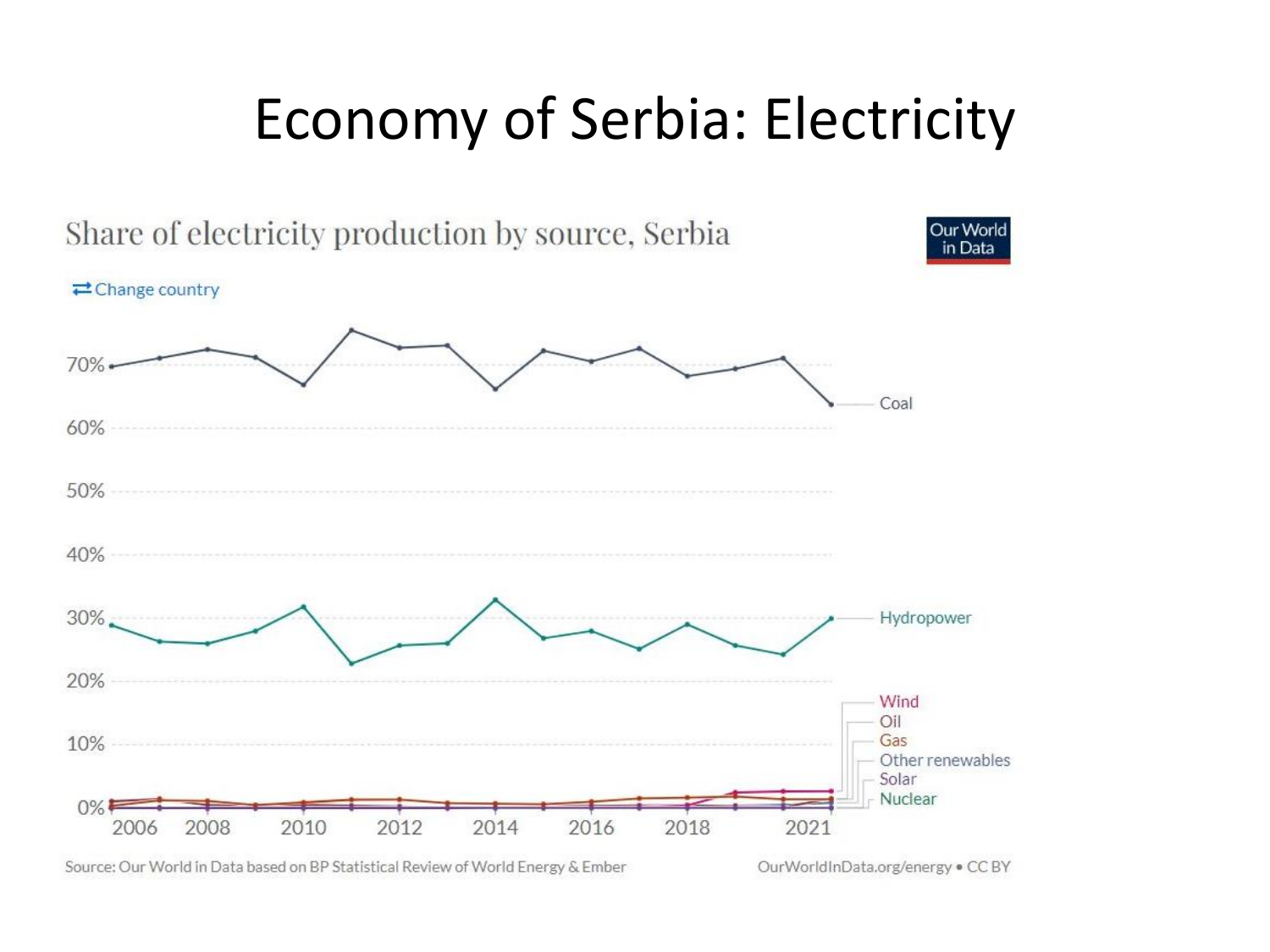### Economy of Serbia: Gas & Oil

#### **Share of natural gas import from Russia (%), 2020**



#### **Share of crude oil import from Russia (%), 2020**



Source: Al. Jazeera Balkans (2021)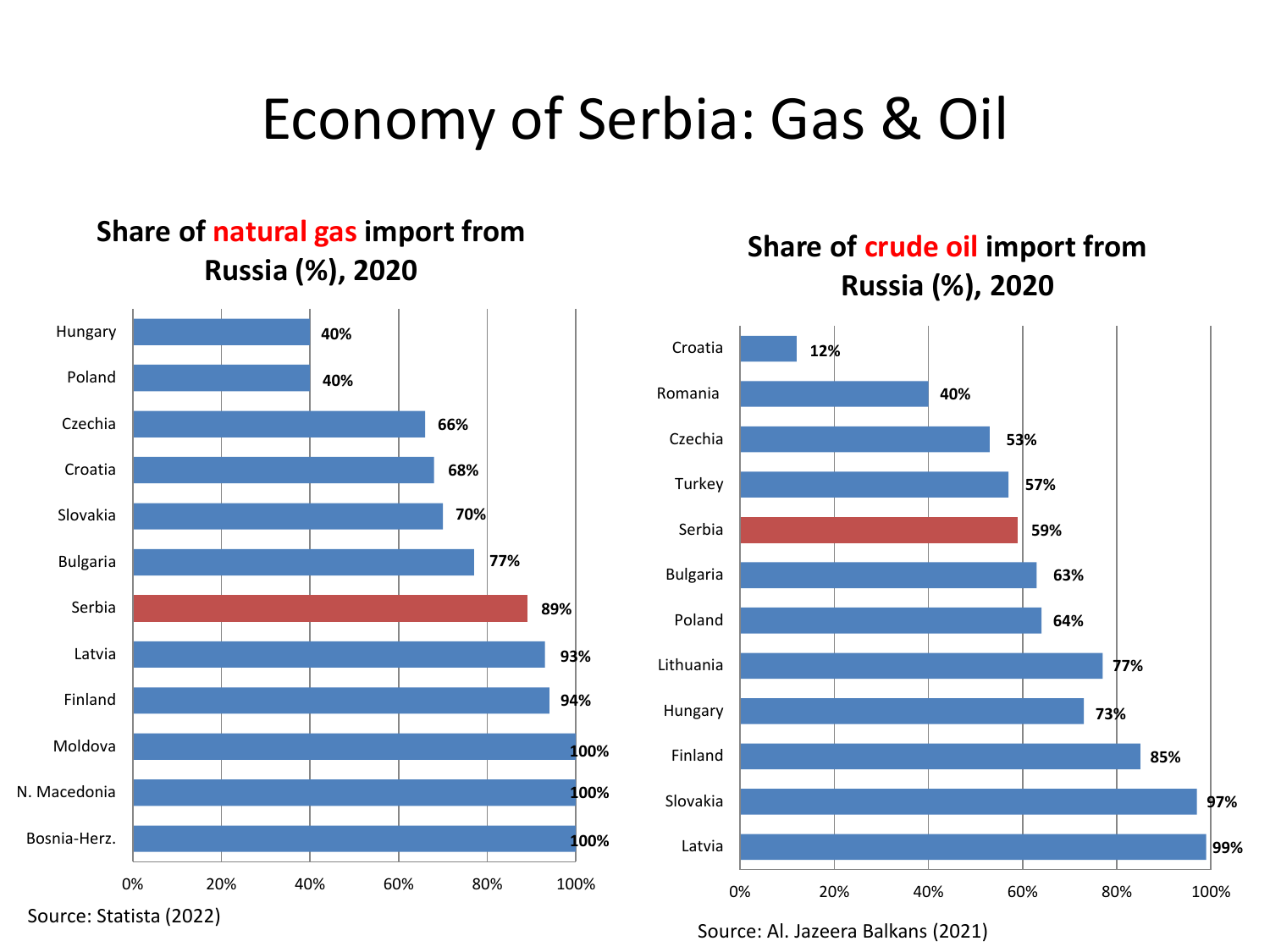#### Military of Serbia: Expenditures

Serbia - Military expenditure (% of GDP)



Source: Worldbank (2022)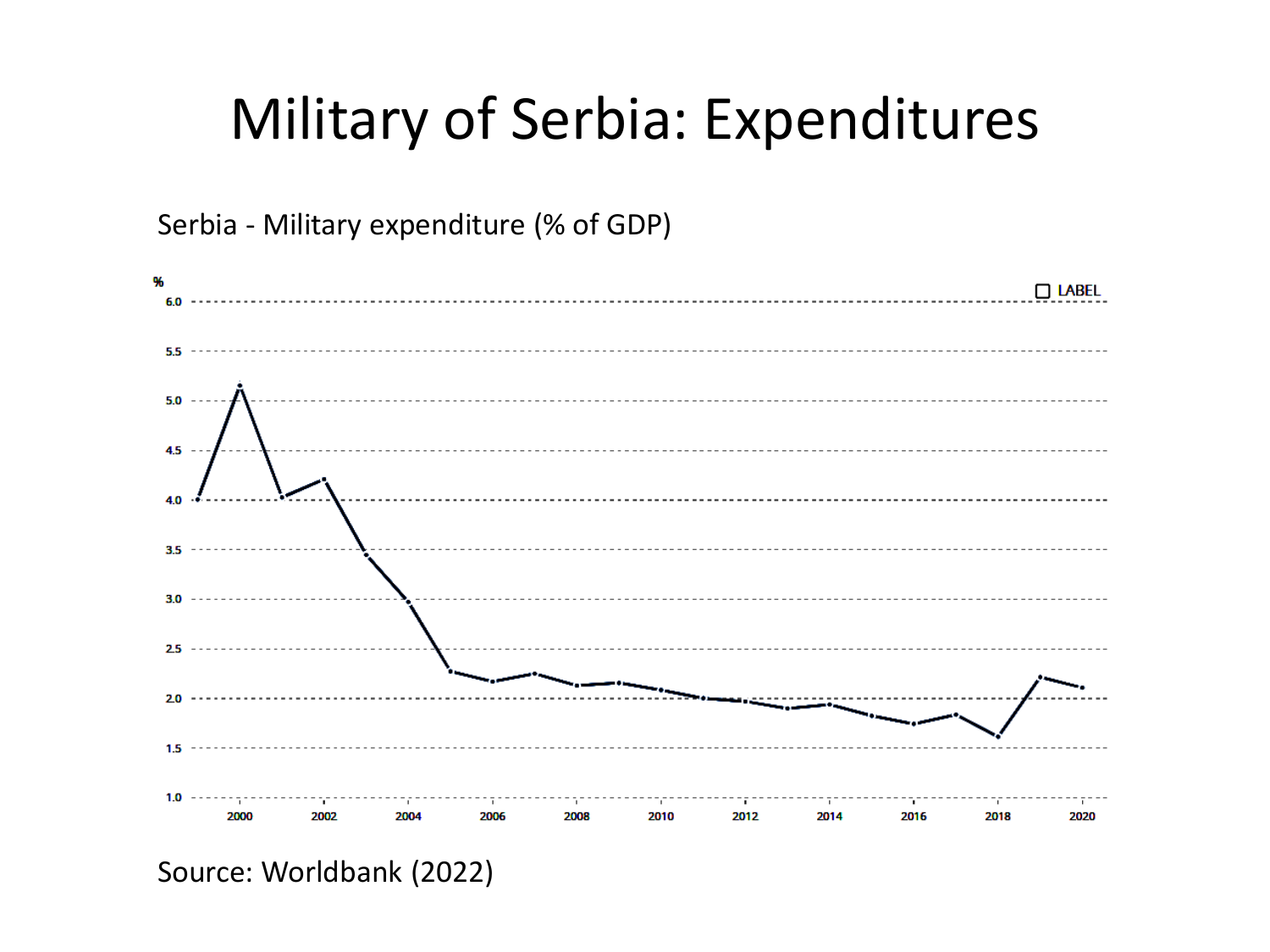### Military of Serbia: Imports of weapons

**Import of weapons by country, 2016-2021 (in Millions \$)**

**Import of weapons by country, 2016-2021 (in %)**



Source: Own calculations based on: UN COMTRADE, Tradingeconomics.com (2022)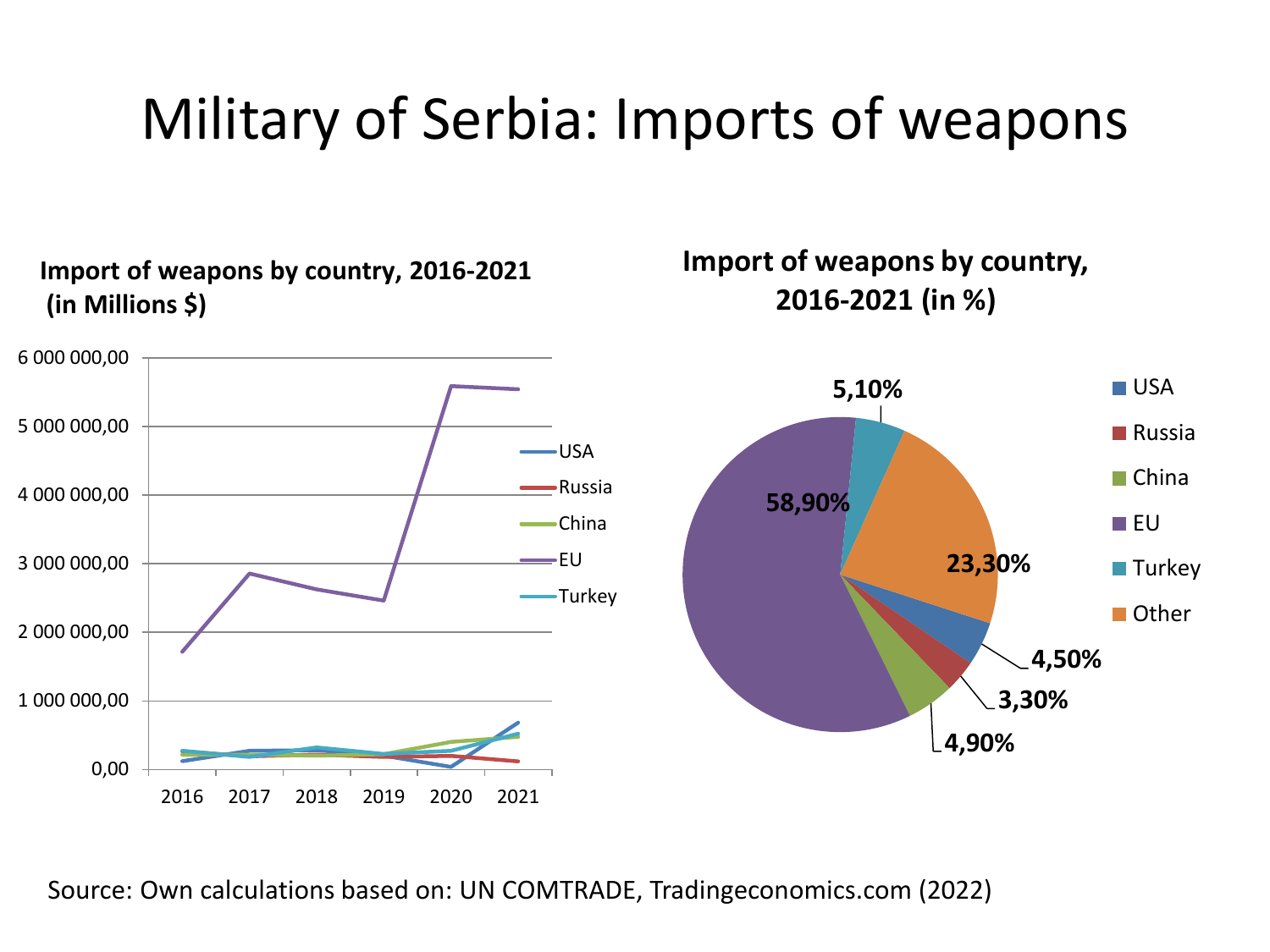### Military of Serbia: Foreign donations



Source: Own caclulations based on *Informator o radu Ministarstva odbrane Srbije* (2022)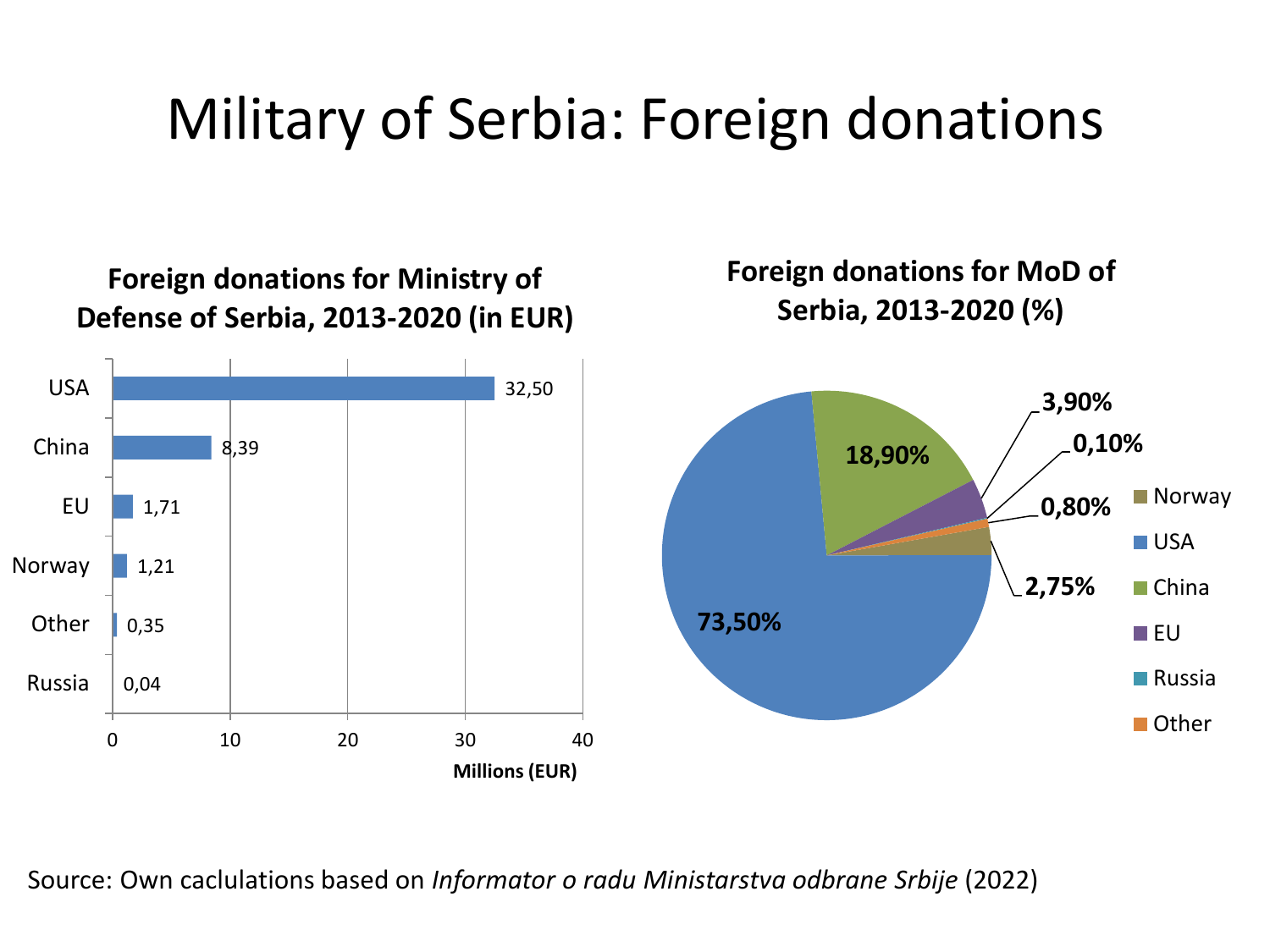#### Military of Serbia: Military excercises

Number of military excercises: Serbia & Partners (2006-2018)

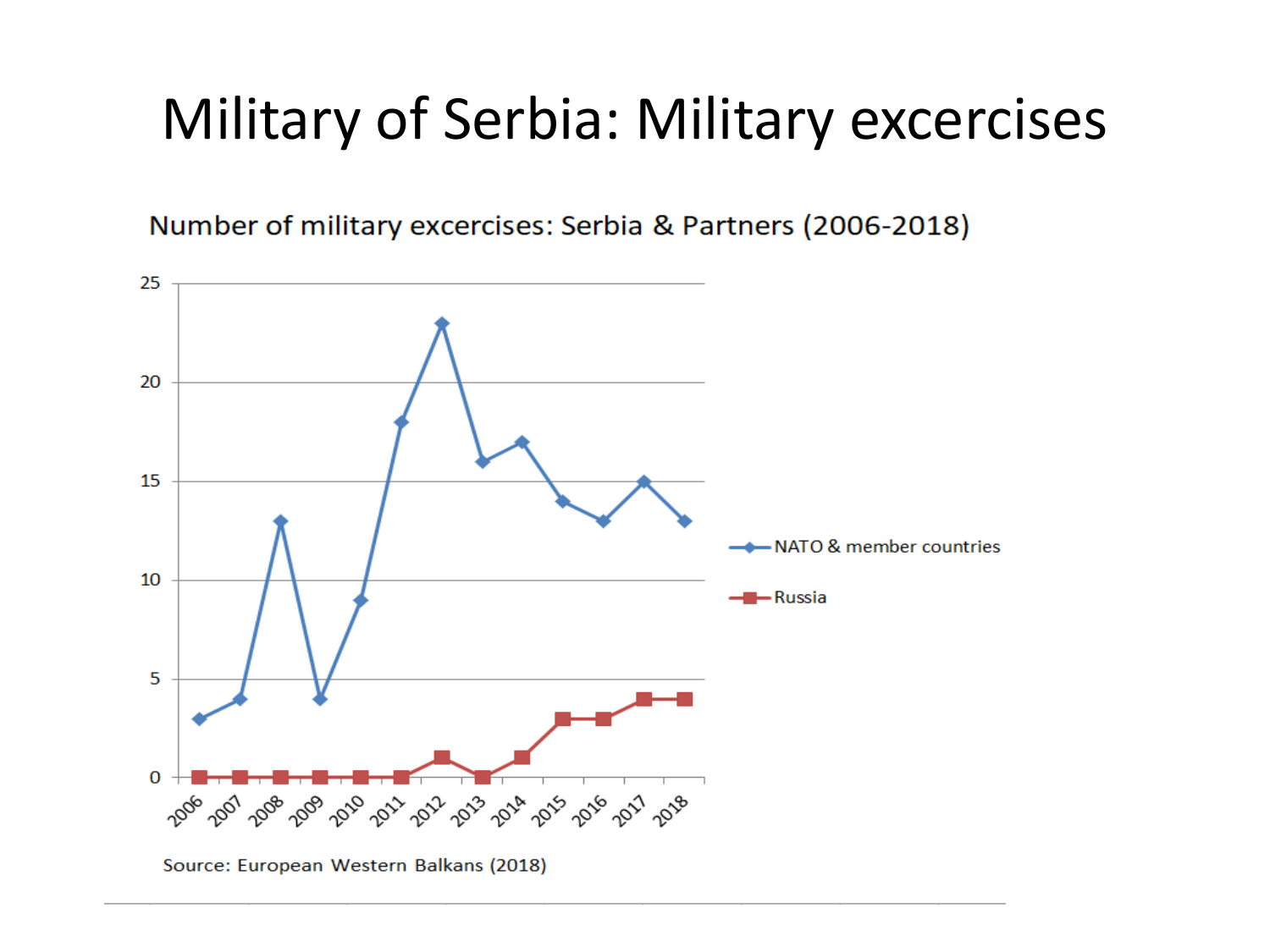#### Preliminary conclusions

- 1. Serbia remains in the deepest structural dependence on the EU (in both respects)
- 2. Serbia favors China's strategic march to becoming a major economic competitor to the EU
- 3. The US most influential in military cooperation (training, education, donations)
- 4. Russia controls the energy & fuel sector and tries to join military competition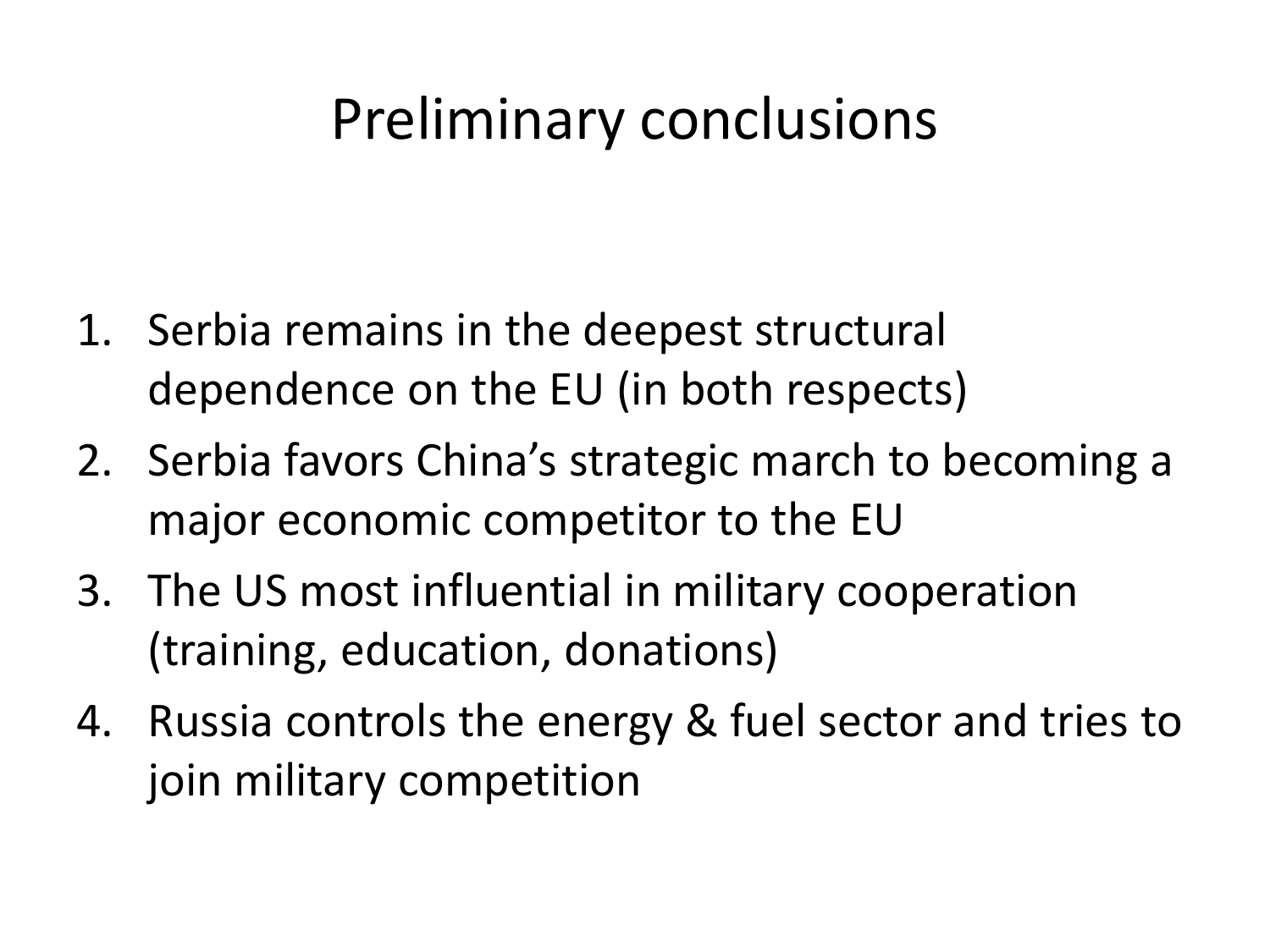# Selected literature

- Csaky, Z. (2020). Nations in Transit 2021: The Antidemocratic Turn. *Freedom House*, freedomhouse.org [accessed 30.05.2022]
- Kastratović, R. (2016). Uticaj stranih direktnih investicija na privredni i društveni razvoj Srbije. *Bankarstvo*, 4(45), 71-93.
- Martill, B., ten Brinke L. (2020). *Europe in a Multipolar World*. LSE Ideas Strategic Update. London.
- Pavlović, D. (2019). The political economy behind the gradual demise of democratic institutions in Serbia. *Southeast European and Black Sea Studies*, 3(20), 19-39.
- Ponomareva, E.G. (2020). Quo vadis, serbia? A Multi-Vector Policy as a Way to Retain Political Agency. *Russia in Global Affairs*, 1(18), 158-179.
- Schedler, A. (2015). Electoral Authoritarianism. In: Scott R.A. et al., *Emerging Trends in the Social and Behavioral Sciences: Interdisciplinary Directions*. SAGE.
- Smeltzer, M., Buyon, N. (2022). Nations in Transit 2022: From Democratic Decline to Authoritarian Aggression. *Freeom House*, freedomhouse.org [accessed 30.05.2022].
- Wiatr, J. (2022). *Political Leadership Between Democracy and Authoritarianism. Comparative and Historical Perspectives*. Verlag Barbara Budrich.